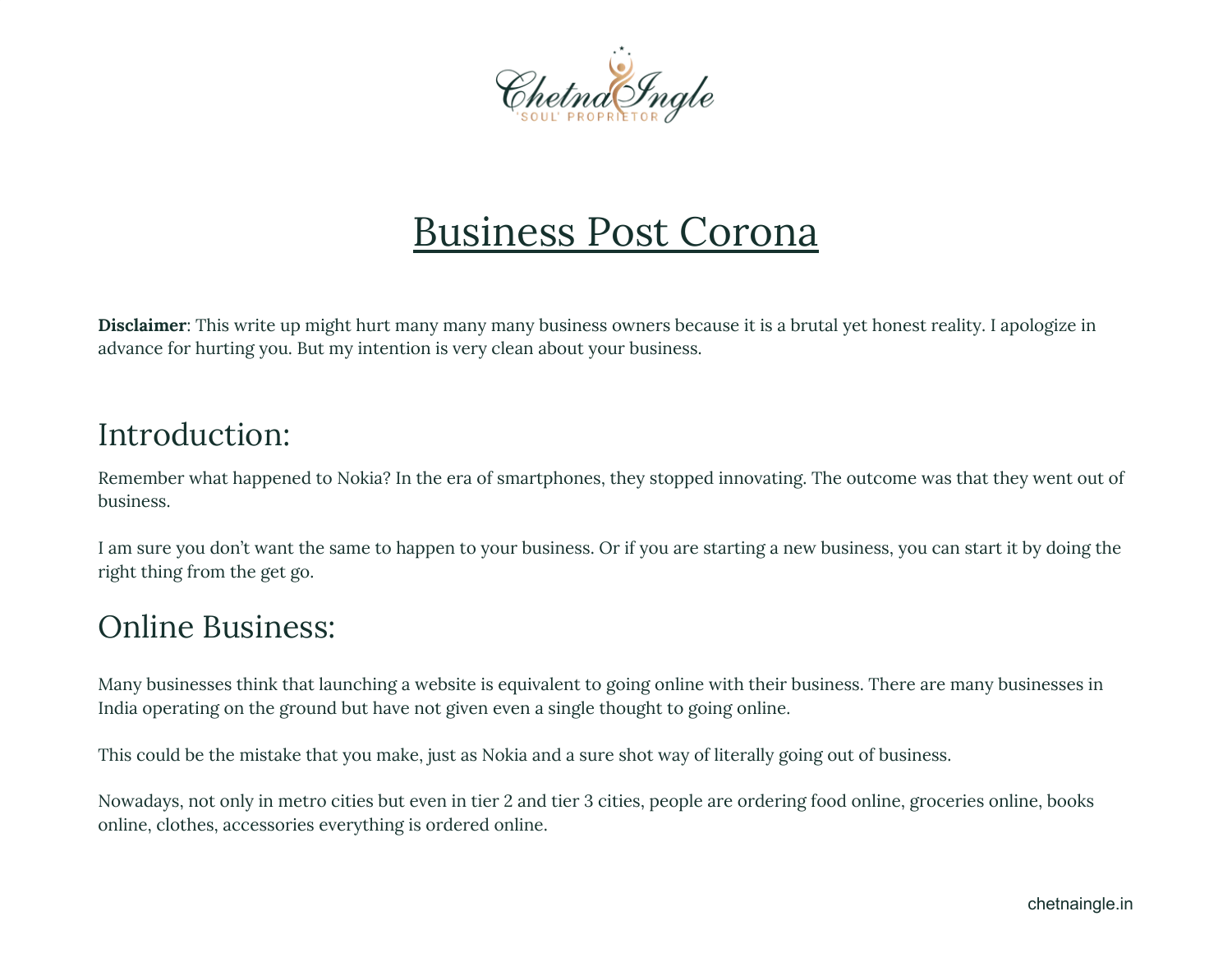

Now you might say that your business cannot go online for XYZ reason. Let me tell you very frankly, there is no business in the world that can NOT go online. Business should be where the market is and when every single person is finding products online, why do you think they will travel to any place for your product?

It then becomes your responsibility to find your target market online, chase them online and inspire them to either buy your product/service online or inspire them to take a step outside their home to come to you or inspire them to invite you to their homes. There is absolutely no other way left for you than to find your target market online.

# Statistics:

There are more than 2 BILLION people just on facebook alone, scrolling one post after another. Now Facebook has bought 10% of Jio, so it gets data of another 330 million people who might or might not be on Facebook already. If most of Jio customer base is rural, then it's an added advantage for Facebook.

It has been projected by Google and BCG that India's digital consumer spending potential will rise to \$100-bn in 2020.

So if people are ready to spend online, then what is stopping you from launching your products and services online?

# Mindset:

I know what is preventing you from going online! Its the traditional mindset about playing it small and staying away from technology.

Playing it safe and small means taking lesser risks and therefore less rewards. But the cost of not going online could make you go out of business.

So what would be most beneficial. Accept that technology is here to stay and make friends with it or let your business go?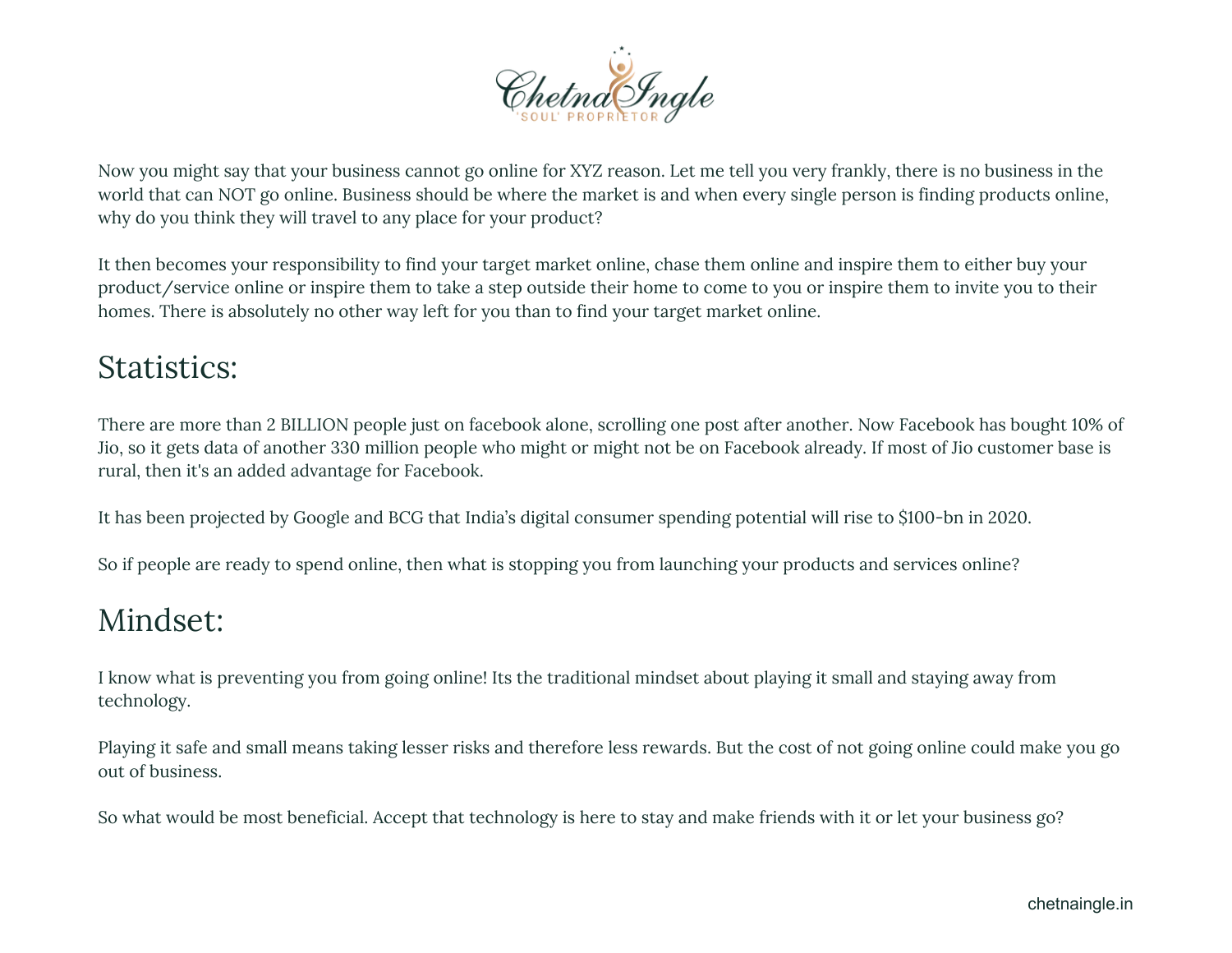

The choice is yours!

### Go Online!

If you do decide to go online with your product/service, read on.

# Online Biz Guideline:

Business post corona is going to be a challenge for one and all. You and I are no exception. The only business that will survive is the business that stands out and the business that will stand out is the one that innovates.

So how do you innovate online?

Let me clear a few misconceptions w.r.t online business.

#### **Misconceptions # 1:**

Online business is magic that works with the press of a button. Absolutely not. It takes both time and effort, just like a physical business.

#### **Misconceptions # 2:**

Just launching a website and sitting on it without promoting it will lead to sales rain. That's not going to happen.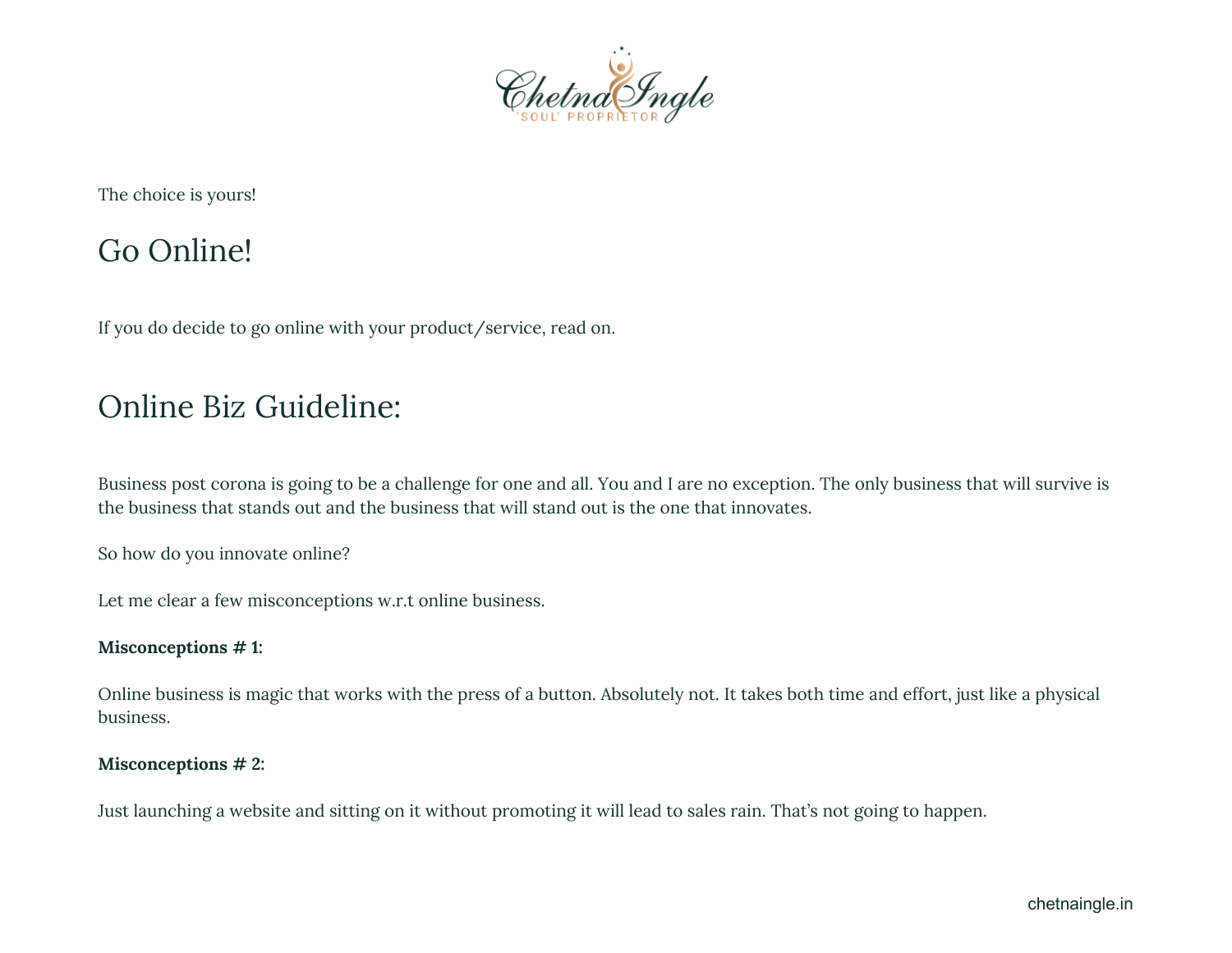

#### **Misconceptions # 3:**

I tried to promote my website for 1-2 weeks and I got no results. Online business does not work! Wrong! Online business works when you nurture it, nurture the people showing interest and that does not happen overnight.

#### **Misconceptions # 4:**

Online business is only about launching a website and no other investment is required. Wrong! Website creation is just 10% of the investment (Make sure you don't spend more than 50k on a website, its not worth it). Rest 90% is investment (in terms of time, money and effort) that is required not just to market the website but also set up a holistic system (email marketing integration, payment gateway integration, product delivery tools integration, integration tools integration, marketing tools integration, etc) for end to end journey, right from capturing a future client info to delivery of product or service and ensuring they are getting quality after sales service.

#### **Guideline # 1**

Decide what you want to achieve via your online business. Following are a few options.

- 1. You can collect leads (emails and phone nos) online and then work on nurturing the leads via email, setup strategy calls with them, send them free guides, ebooks, journals etc to keep them engaged with you and give them value so that they pick up the phone and call you.
- 2. You can sell products directly online.

#### **Guideline # 2**

Once you have decided what you want to achieve online (Lead or Sales), next thing is marketing your business online. Here comes the concept of a sales funnel.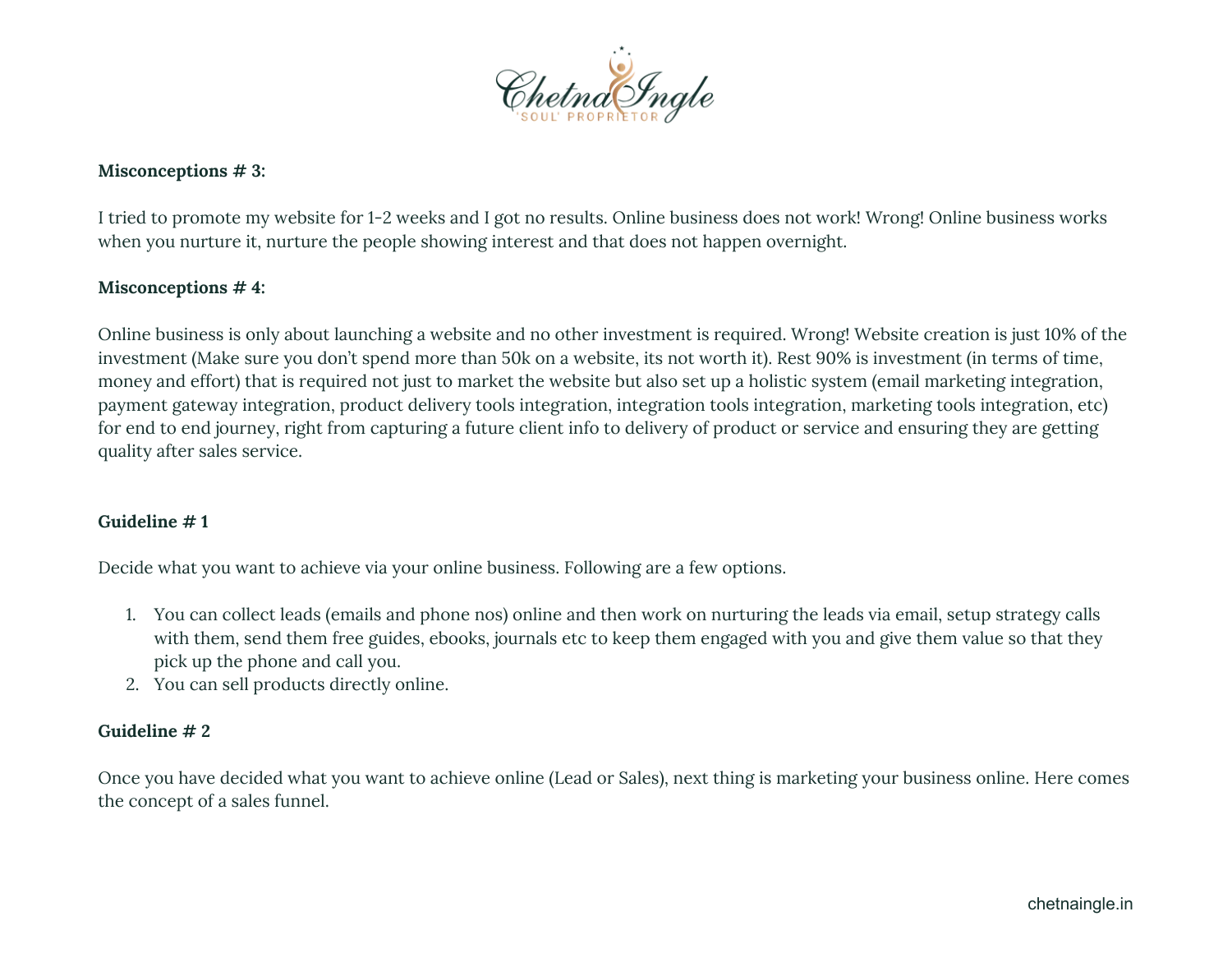

Sales funnel is nothing but a pictorial representation of the journey to carve out for your future clients. It looks something like this.

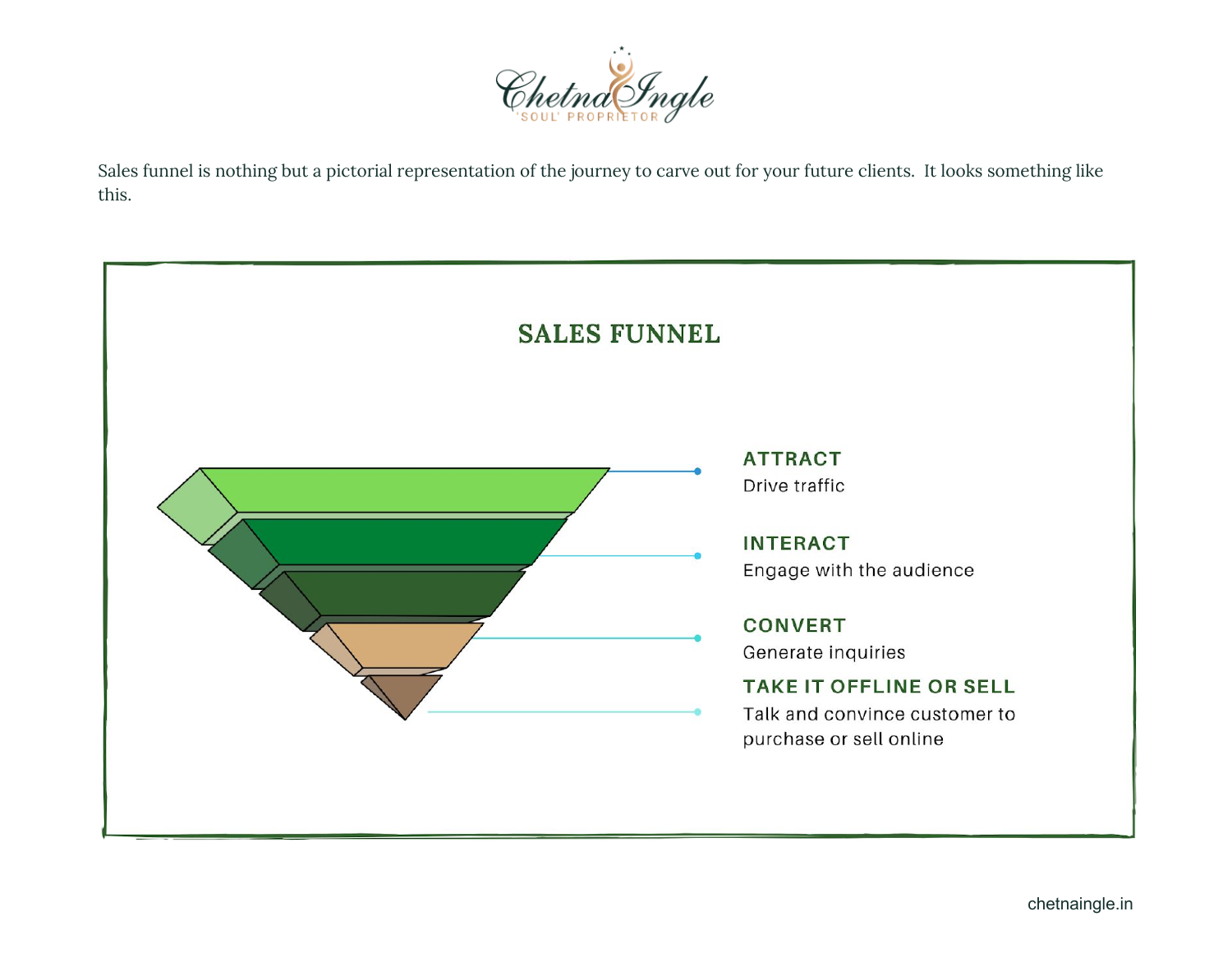

#### **STEP 1: ATTRACT**

Attract your target audience via advertisement or promotion of your content. Make sure that you use pattern interrupt to get their attention on social media, so that they stop scrolling through and pay attention to your ad. At this step, collect their email address and phone number. This is called Lead Generation. Usually, to collect a lead, you must give them something useful, so that they care to give away their information. This is called a Lead Magnet.

#### **STEP 2: ENGAGE**

Once you have collected their information (Email and Phone number), now you have to make sure that you keep them engaged so they don't forget about you and your business. Engagement can be over email or by inviting them to your facebook group and proving them valuable information that they could use in their life.

#### **STEP 3: CONVERT**

So, if you have successfully kept them engaged with valuable content, then it's time to convert them to become a buyer of your product. This could be done by giving them a product demonstration or inviting them to a webinar where you pitch your product or service.

#### **STEP 4: SELL**

This is the 2nd part of the journey of a lead becoming a client. In this step you make them a buyer.

#### **STEP 5: NURTURE**

This is by far the most important step. This step if done correctly can lead to a lot of references coming from your existing client. So make sure you over deliver to your clients. Give them much much more than what you promised and keep them happy and smiling.